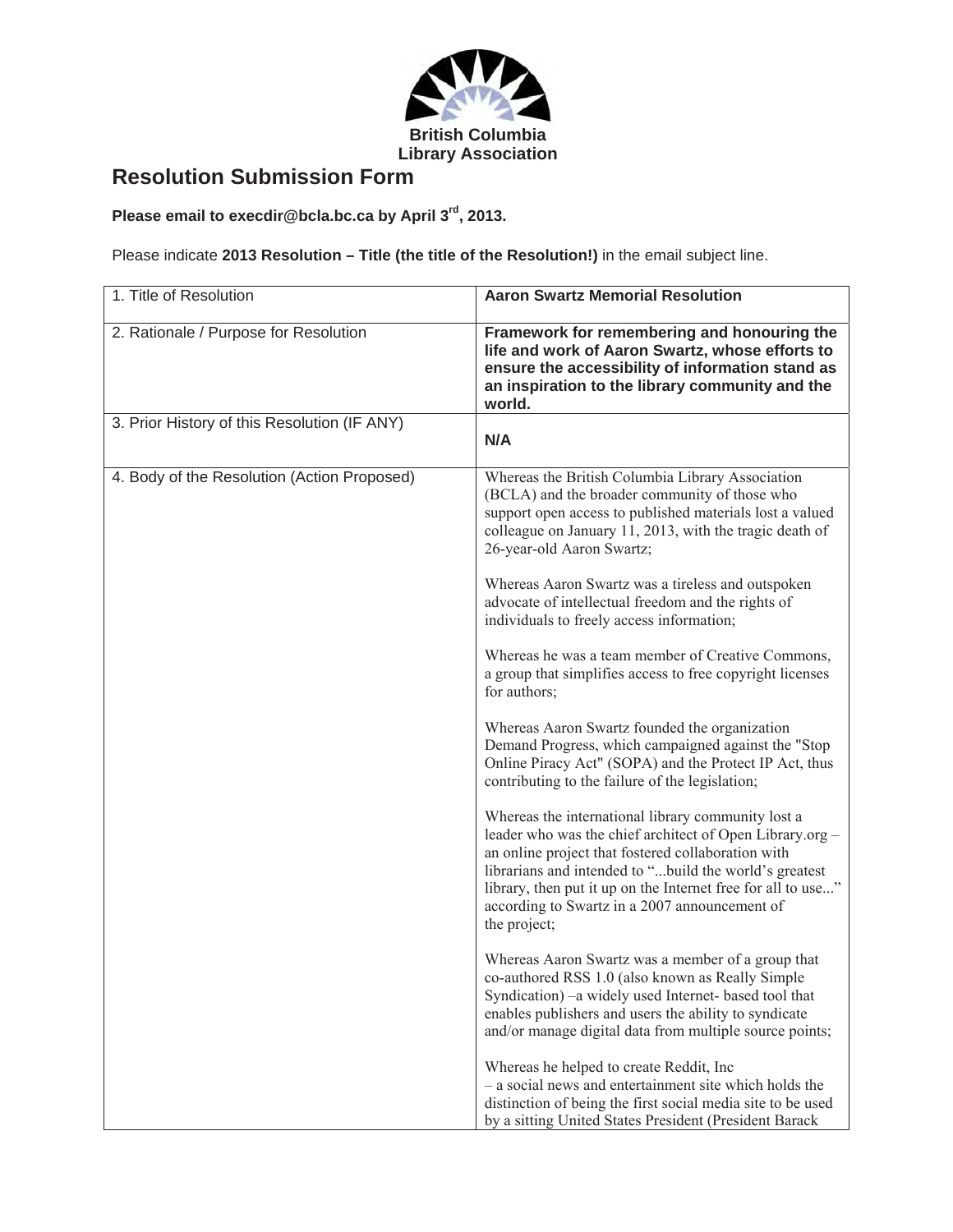

|                                                                                                                                                                | Obama) to engage with voters in a live online question<br>and answer session;                                                                                                                                                                                                                 |
|----------------------------------------------------------------------------------------------------------------------------------------------------------------|-----------------------------------------------------------------------------------------------------------------------------------------------------------------------------------------------------------------------------------------------------------------------------------------------|
|                                                                                                                                                                | Whereas Aaron Swartz was dedicated to the exploration<br>and understanding of ethics, political action, and how to<br>apply knowledge to improving people's lives, as<br>demonstrated by his 2010-2011 tenure as a fellow at<br>the Harvard University Edmond J. Safra Center for<br>Ethics ; |
|                                                                                                                                                                | Whereas Aaron Swartz was loved and respected by his<br>family, friends, co-workers, and many individuals,<br>both in the Canada and around the world; and                                                                                                                                     |
|                                                                                                                                                                | Whereas his true legacy lies in the profound effect that<br>he had on countless individuals and institutions to<br>engage in critical conversations regarding the<br>importance of open access and the dissolving of internet<br>censorship; therefore be it                                  |
|                                                                                                                                                                | Resolved, that the British Columbia Library Association<br>(BCLA) on behalf of its members;                                                                                                                                                                                                   |
|                                                                                                                                                                | 1. recognizes the significant contributions of Aaron<br>Swartz over the course of his distinguished<br>career and mourns his death;                                                                                                                                                           |
|                                                                                                                                                                | 2. expresses its sincere sympathy to his family, loved<br>ones, and colleagues throughout the world, and his many<br>friends and admirers both within and outside of the<br>library community; and                                                                                            |
|                                                                                                                                                                | 3. encourages libraries and librarians to remain vigilant<br>in protecting and extending the public domain, and to<br>promoting and developing new means of providing<br>access to and openly disseminating information                                                                       |
| 5. Initiating Individual, Committee or Interest Group                                                                                                          | <b>Information Policy Committee</b>                                                                                                                                                                                                                                                           |
| 6. Mover's Name, Telephone and Email                                                                                                                           | <b>Myron Groover</b>                                                                                                                                                                                                                                                                          |
|                                                                                                                                                                | myron.groover@gmail.com                                                                                                                                                                                                                                                                       |
| 7. Seconder's Name, Telephone and Email                                                                                                                        | <b>Jonathan Schatz</b><br>jonathan.m.schatz@gmail.com                                                                                                                                                                                                                                         |
| 8. BCLA Committees / Interest Groups Consulted                                                                                                                 | <b>Information Policy Committee</b>                                                                                                                                                                                                                                                           |
| (IF ANY)                                                                                                                                                       |                                                                                                                                                                                                                                                                                               |
| 9. Endorsement by BCLA Committees / Interest<br>Groups (IF ANY)                                                                                                | <b>Information Policy Committee</b>                                                                                                                                                                                                                                                           |
| 10. Fiscal Implications (IF ANY)                                                                                                                               | n/a                                                                                                                                                                                                                                                                                           |
| 11. If this resolution necessitates a change in an<br>existing bylaw, state the bylaw and the change. If<br>this resolution proposes a new bylaw, please state | n/a                                                                                                                                                                                                                                                                                           |